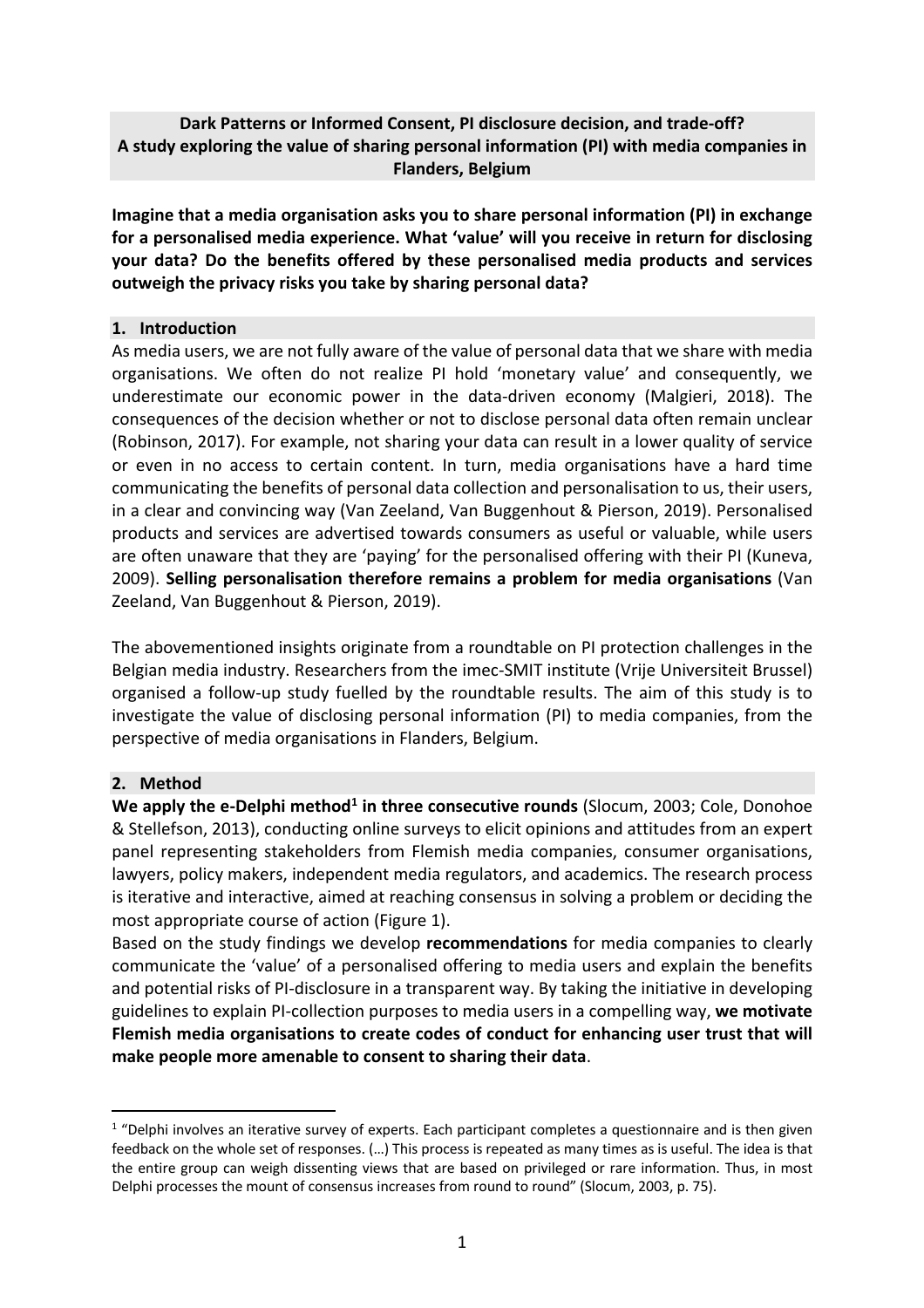

The recruitment of the expert panel, data collection and analysis for the first Delphi-round took place from September until November 2019. The central research questions were:

- 1) How do media organisations define the value of personalised products and services for media users?
- 2) How is value operationalized, communicated and delivered to media users?
- 3) To what extent is the value proposition, the personalised offer of media organisations in terms of value for (potential) customers, linked to collection and usage of media users' personal information?

The second Delphi-round was organised from January until May 2020. The expert panel formulated feedback on the findings of the first Delphi-round. In this contribution we present the research highlights of the first and second Delphi-rounds. In addition, we discuss the focus of the third and final round.

#### **3. Findings**

#### **3.1. First Delphi-round**

In the first Delphi-round we surveyed twenty Flemish media professionals, advertisers and marketeers. From media companies' perspective, personalisation primarily offers functional value to media users. Offering ease of use is more important than time-efficiency or exclusivity. Personalisation 'benefits' are predominantly improved service quality and user experience. The respondents explained why it is valuable for media users to disclose PI in exchange for personalisation by linking the added value of PI trade-offs mainly to relevance.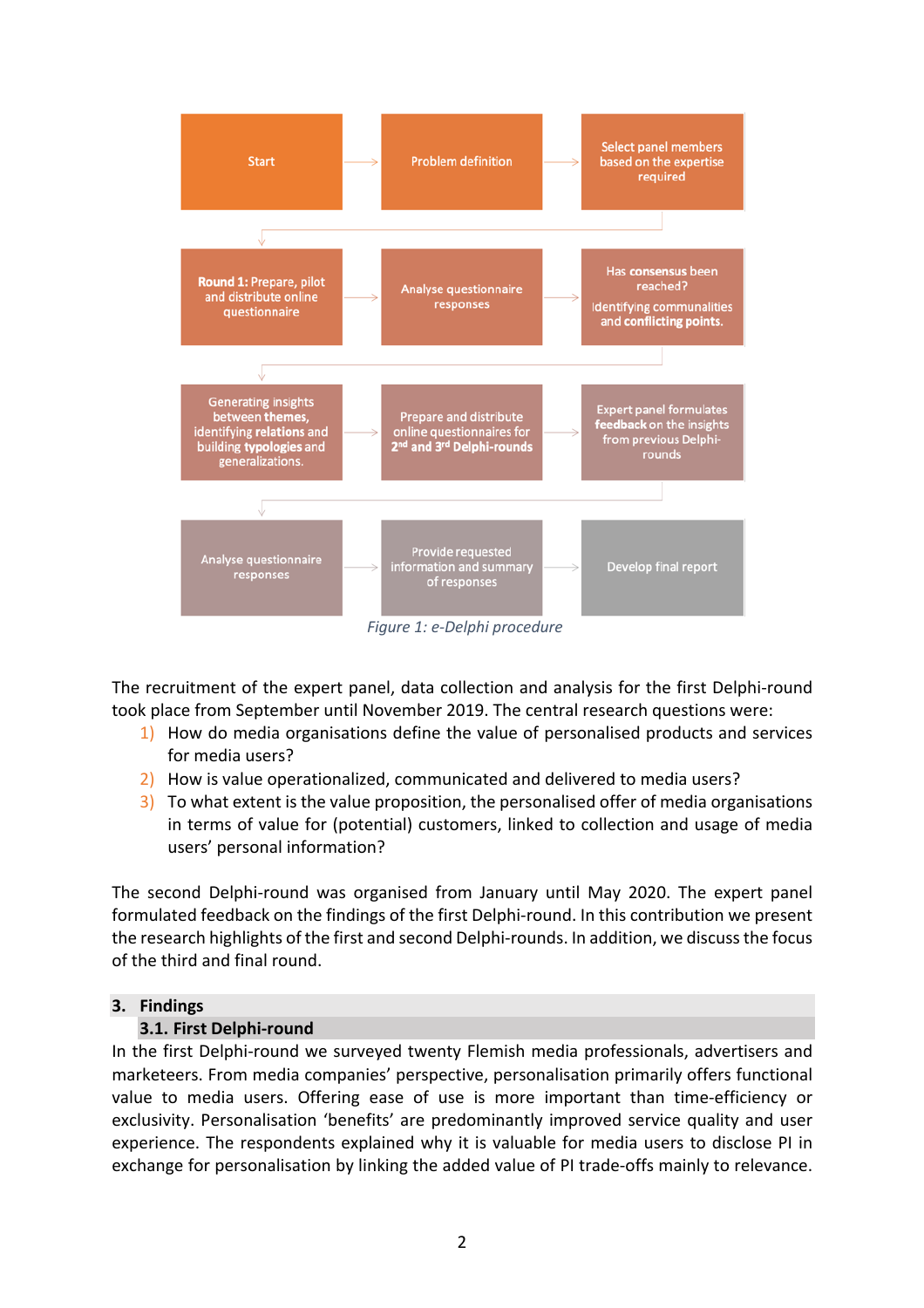Their descriptions of the term however remained vague throughout the first Delphi-round. The expert panel furthermore suggested a number of strategies for media companies to demonstrate that a personalised media offer delivers value to media users:

- Focus on content, quality and innovation. For example, quickly provide the right information to the right media users;
- Show improved user experience, exclusivity and control with (free) trials and exclusive offers for media users;
- Apply marketing and communication practices to create consumer interest i.e., link a personalised experience to the media brand image.

Nineteen of twenty respondents collect PI for developing a personalised offering2. **Most respondents collect more PI than is necessary for personalisation and the connection between data collection and processing is often unclear.** For example, the respondents often collect media users' age and gender while also indicating these types of personal data are not necessary for the development or optimisation of personalised media products and services. Based on the findings<sup>3</sup> of the first Delphi-round we formulated recommendations for media organisations to communicate the value of PI-collection/processing to media users in a more transparent way (Van Buggenhout, Van den Broeck & Ballon, 2020):

- Enhance the awareness of media users about the value of a personalised offering and promote the benefits of PI-disclosure through value-based communication efforts that highlight ease of use and improved level of service offering;
- Offer added value to media users in return for sharing their personal data by applying added-value strategies when you develop a personalised offering. For example, improve operational excellence, enhance customer intimacy (products and services that are 'tailor-made for the user'), develop new products, and create new marketing concepts;
- Define a clear trade-off between asking media users to share personal data on the one hand, and the value of a personalised offering they will receive in exchange;
- Construct an USP to explain to what extent the personalised offering is unique and communicate/ advertise the benefits of personalisation towards media users;
- Collect only the data you truly need. This increases consumer trust and a sense of transparency. For example, if the media organisation is hacked or has a data breach then it loses only that data, but this is better than suffering the potentially, great losses of getting caught with more, irrelevant data than is necessary for personalisation.

## **3.2. Second Delphi-round**

An expert panel of twenty respondents participated in the second Delphi-round<sup>4</sup>. Firstly, we further explored how the experts define relevance for media users in regard to a personalised

<sup>&</sup>lt;sup>2</sup> In the first Delphi-round the respondents constructed value propositions for a fictional bundle of media products and services of their choosing. In this study we reflect on the PI-collection for their proposed personalised service offering and not necessarily their actual offering.

<sup>&</sup>lt;sup>3</sup> For a more extensive reporting on the process and results of the first Delphi-round we refer the reader to the following article (open access journal): Van Buggenhout, N., Van der Broeck, W., & Ballon, P. (2020). Exploring the Value of Media Users' Personal Information (PI) Disclosure to Media Companies in Flanders, Belgium. *Mediální studia, 14*(1), 75–103.

<sup>4</sup> Ten Flemish media professionals, eight academics, one member of a sectoral advisory board in the domain of media, and a representative of an independent body in the field of data protection.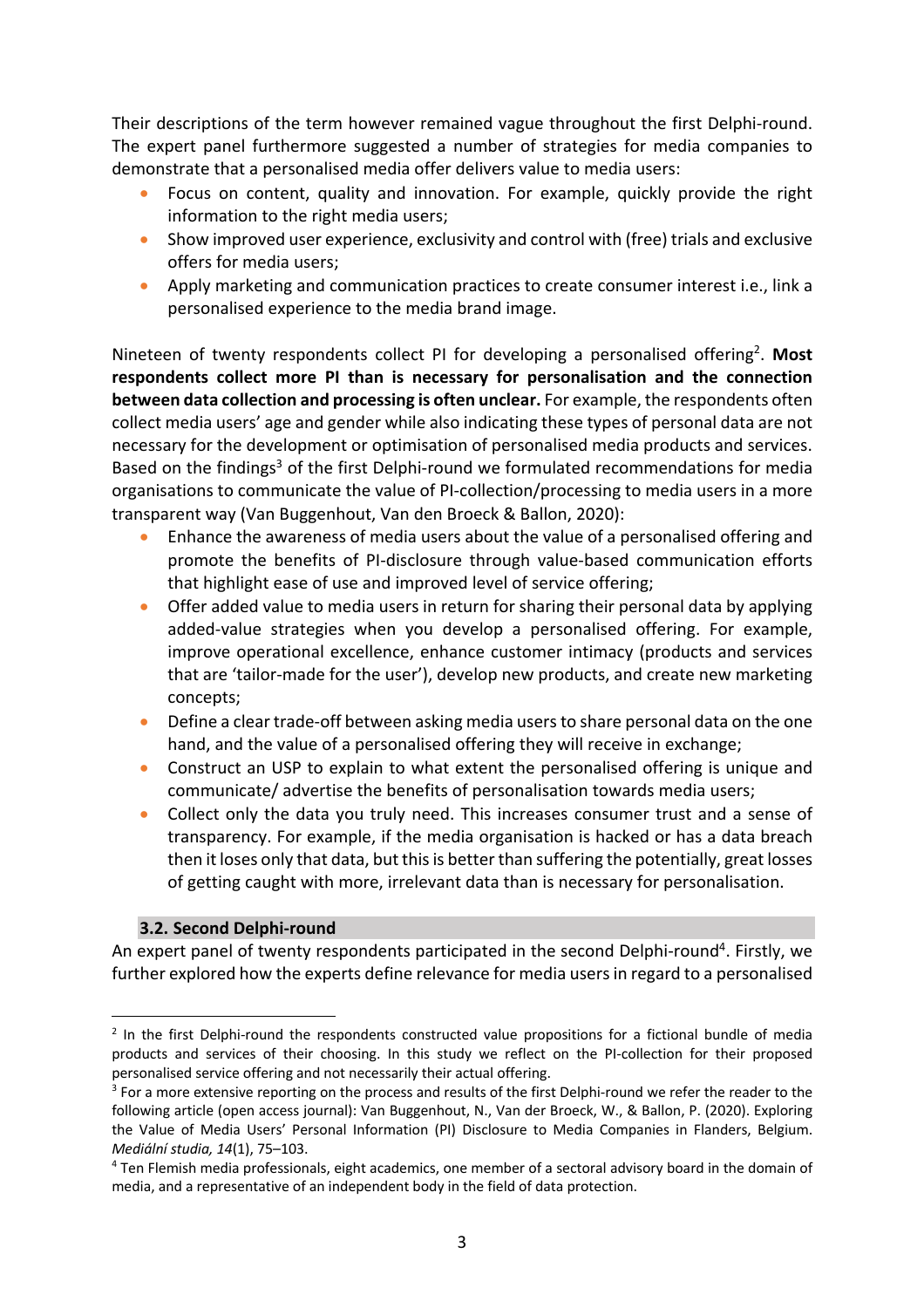media experience. Above all, **respondents most often indicated that relevant media content, advertising and reporting matches the interests of the media user**. *Relevant media content* is described as 'useful', 'valuable' and 'important' because it meets media user expectations and fulfils their needs. Correspondingly, relevant media content closely fits the sociodemographic profile, viewing and reading behaviour, media consumption, and context of the media user. *Relevant advertising* is adapted to the buying habits and spending patterns, lifestyle, life phase and living environment of the media user. *Relevant reporting* is defined as information that is 'necessary' and 'useful' at the right time and within a certain context. It deals with themes that are in line with the media user's environment. It is also information that is considered valuable or even necessary from a social perspective. On the other hand, relevant reporting is also defined as a filter - "possible manipulation" - whereby the media user does not receive messages that are of no use to him. But it can also be reporting that keeps media users out of their information bubble. Although this must of course also be weighed against the influence of news personalization and the monitoring of news consumption of media users on democratic society.

Some respondents did not perceive a difference between the relevance of media content and reporting. While others used words such as 'actual', 'objective', 'neutral', 'necessary', 'nuanced opinion', 'avoiding or eliminating information bubbles', and 'informed citizens' more often in their descriptions of relevant reporting. **When it comes to (news) reporting, it therefore seems that a greater importance is seen in current, objective information provision than in media content in general**. The answers also seemed to have a coronaeffect. For example, elements as 'useful', 'at this moment', 'necessary', 'important', and 'wellinformed' were more present in the answers that were given during the COVID19-lockdown.

Secondly, we asked respondents to describe the value of personal data collection and processing defined from media companies' perspective. We identified five clusters in their answers:

- 1) *Business and customer intelligence*: Data is knowledge. Collecting and analysing personal data provides insight into the elusive audience i.e., their profile and behaviour. This results in better profiling and targeting of media users;
- 2) *Product and service development*: If media companies have better insights in and knowledge about their media users, they are able to develop better products and services that are tailored to the expectations and interests of media users;
- 3) *Customer relationship management*: Better products and an improved quality of service lead to higher customer loyalty. A personalised media offer that is tailored to the media users furthermore enhances their user experience and increases customer satisfaction;
- 4) *Economic benefits*: The revenues of media companies increase by collecting and processing personal data and selling it to third parties e.g., for advertising purposes. This allows media companies to unlock the economic value of personal data and realise commercial and societal business objectives and stand out from the competition;
- 5) *Positive impact on marketing and advertising*: Collecting and using personal data is attractive for advertisers because it contributes to more efficient marketing and effective advertising. Consequently, this results in higher advertising revenues.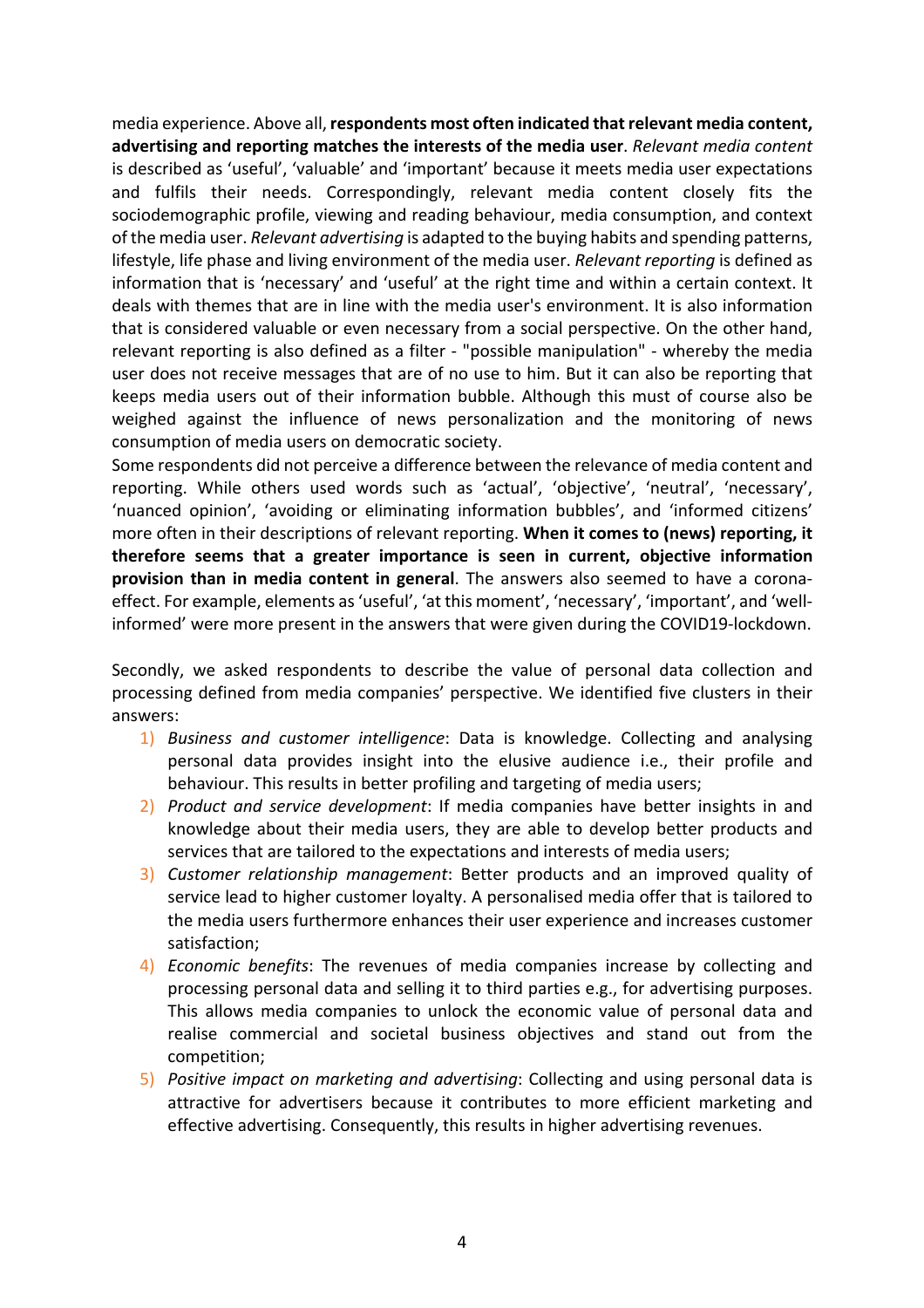Third, we analysed the reasons why media organisations collect more PI than is necessary for personalisation and for what purposes. We inquired from the respondents why a media provider would ask for a media user's age and gender if this does not seem necessary for offering a personalised product or service. **The answers revealed some scepticism about the motives: marketing and advertising purposes were most mentioned by the respondents, followed by target group segmentation, and selling personal data to third parties.** However, a closer analysis of the answers made it clear that the presumption of reselling was mainly among academic respondents. It was also further specified that marketing and advertising purposes would be primarily about addressing a media user appropriately.

We additionally examined how to recognize and prevent the manipulation of media users to disclose more PI than is in their best interest or in accordance with their wishes ('dark patterns'). The respondents were shown an example of a cookie request and clicked on the elements that they perceive as misleading or manipulative for media users (Figure 2). In

particular, **it is indicated that opt-out is more manipulative than opt-in. The use of a large button with a thumb and the positive green colour for the default option of sharing as much data as possible is also considered manipulative**. In addition. respondents indicated that the explanation about personal data processing should not come under the "Save" button.

Eight of twenty respondents think that to avoid these kinds of manipulations, **neutrality should be enforced in the representation of different options**. According to a quarter of the respondents, the explanation should use clear language and three respondents indicate that the explanation should be more extensive. One respondent suggested that manipulations should not be prevented; after



*Figure 2: Misleading elements in a cookie request (heatmap)*

all, most users would immediately accept everything:

"The question is whether all manipulations should be prevented. What is the purpose of accepting or changing cookies? "Allow the user to change his cookie preferences." However, we see that in almost all cases, users do not. If 99% of users immediately accept, why should we make the two buttons equal in terms of user experience?" (data expert at an internet and telecom provider).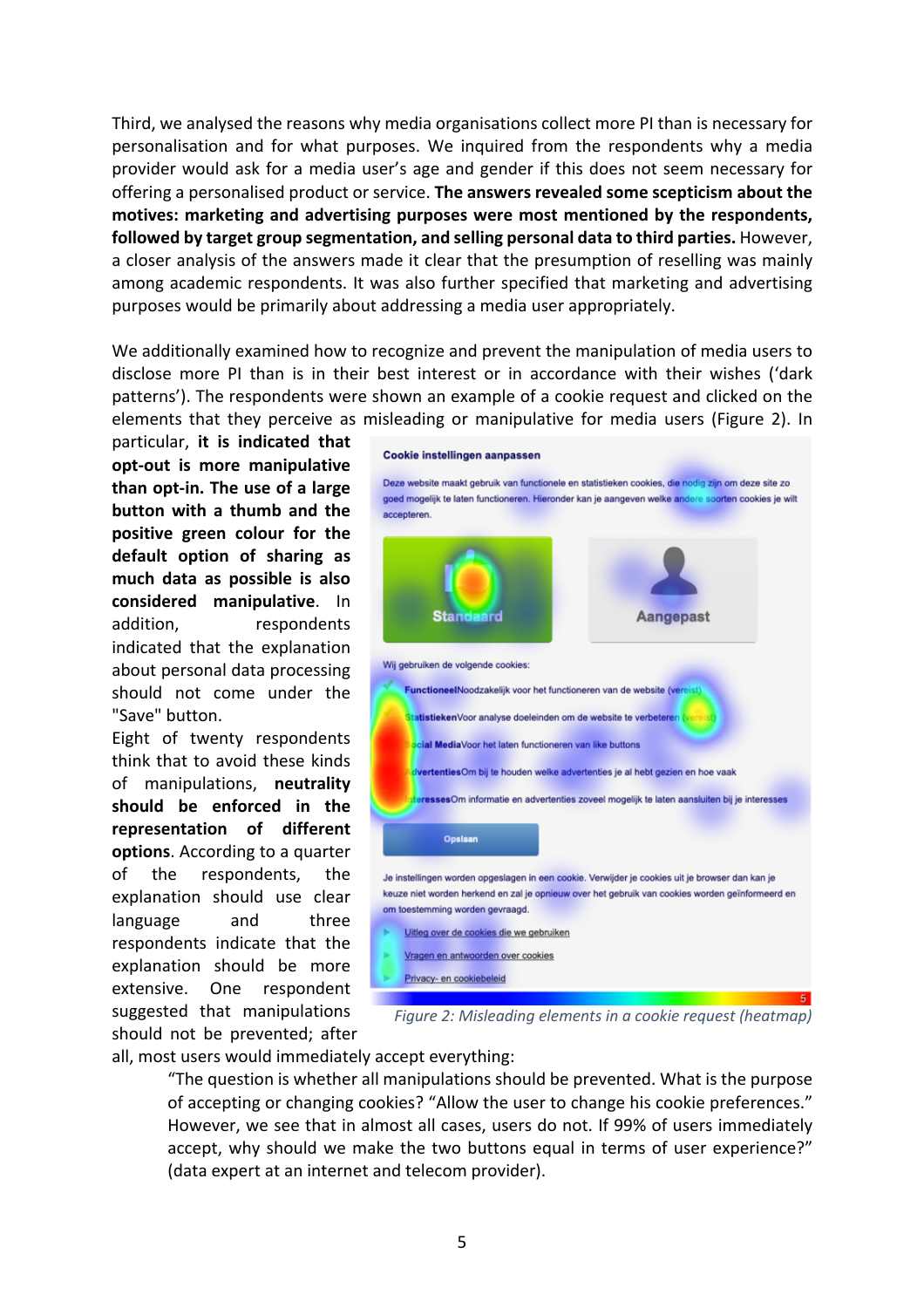Finally, we inquired from the respondents if and how media companies can or should communicate to media users that sharing personal data is a form of 'paying'. At first sight, their opinions on this are divided into for and against (Figure 3). The respondents who are advocates of the idea emphasized that **it is important to inform media users about the economic value of personal data**. Media users can pay with money or data. They receive added value in return for sharing personal data. In addition, these respondents considered the trade-off of sharing personal data in exchange for a personalised media offers as a fair deal.

The respondents who were against admit that when personal data is used for advertising purposes, this is actually a form of 'payment'. They put forward however that privacy is a human right and that the value of personal data cannot be determined in a univocal nor unambiguous way. Additionally, these respondents mentioned that proposing payment with personal data is legally incorrect.



*Figure 3: Sharing personal data as a form of 'payment' (respondent quotes)*

#### **Discussion**

During the second Delphi-round most respondents indicated that media users will not experience the benefits of personalised media products and services as 'value' in return for the personal data that they share with media companies. These respondents often described **an unequal value exchange between media organisations and media users**. For example, the *return* for media users does not outweigh the value they attach to their personal data. Mainly benefits are created for media organisations. There is a discrepancy between the added value of a personalised media offering for media users and the added value of the collection and use of personal data by media organisations. Media users are insufficiently aware of the value of personal data they disclose to media organisations. People don't give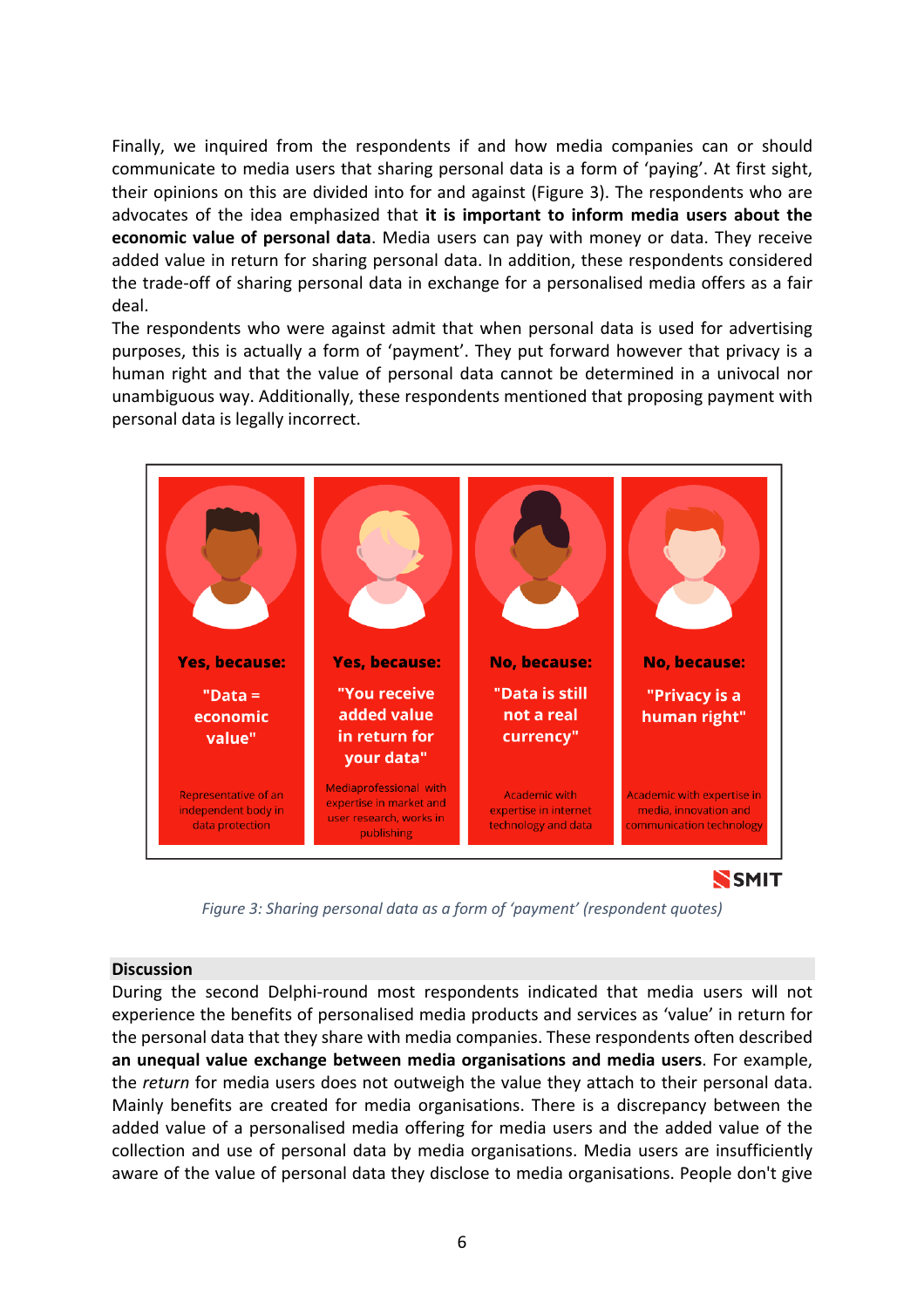enough thought to what they have given away. Consequently, they do not make informed PIdisclosure decisions. It is therefore important to create even more awareness about the fact that data generated by us should actually remain ours at all times. In contrast to the current "all-or-nothing" scenario, a better balance needs to be struck between the personal data collected by media organisations and the benefits of personalisation for media users.

The data collection for the **third Delphi-round** started in June. The data analysis and final report are planned in September 2020. We will further explore i.e.:

- Which sector-wide agreements can be made between Flemish media organisations to enhance transparency of personal data collection and use for personalisation purposes?
- How can media organisations prevent an unequal value exchange and verify that media users experience the benefits of a personalised as 'value' in exchange for sharing their personal data?
- How to enhance the data literacy and awareness of media users about the value of personal data?
- Should media organisations take a position in the discussion concerning the idea that sharing personal data is a form of 'payment', and how best to make this position explicit in their communication to users?

The next steps are then to use our research findings as **an incitement for media companies to develop a code of conduct that aims at transparent communication towards media users about the value, benefits and risks of personal data collection, processing and personalisation**. For example, we will organise an online group discussion (anonymised and in real-time) in collaboration with the VUB Chair Data Protection on the Ground, to create and refine guidelines and protocols in the Flemish media industry for personal data processing and personalisation. We will invite an expert panel of media professionals, academics, consumer organisations, policy makers, independent regulators, advisory boards, and lawyers to participate in this online brainstorm.

#### **References**

Cole, Z. D., Donohoe, H. M., & Stellefson, M. L. (2013). Internet-based Delphi research: casebased discussion. Environmental management, 51(3), 511-523.

Kuneva, M., European Consumer Commissioner (2009, March 31). Keynote Speech Roundtable on Online Data Collection, Targeting and Profiling [Press release]. Retrieved http://europa.eu/rapid/press-release\_SPEECH-09-156\_en.htm

Malgieri, G., & Custers, B. (2018). Pricing privacy–the right to know the value of your personal data. Computer Law & Security Review, 34(2), 289-303.

Robinson, S. C. (2017). Self-disclosure and managing privacy: Implications for interpersonal and online communication for consumers and marketers. Journal of Internet Commerce, 16(4), 385-404.